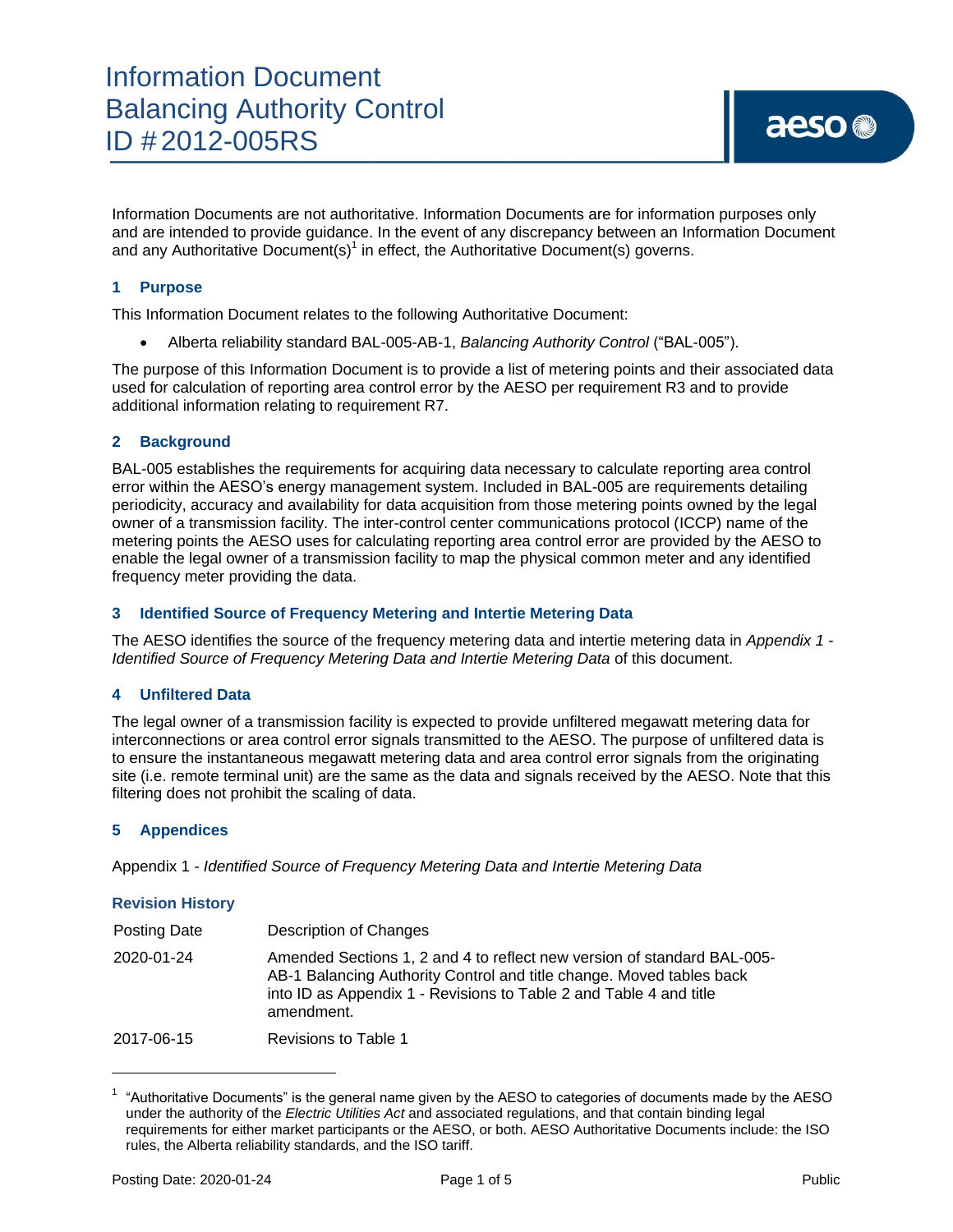# Information Document Balancing Authority Control ID # 2012-005RS

# aeso

| 2016-09-28 | Administrative amendments and Revision to Table 2                                                                                                             |  |
|------------|---------------------------------------------------------------------------------------------------------------------------------------------------------------|--|
| 2016-07-01 | Moving tables into separate document and including a link to document<br>on AESO website; Adding Section 4, Unfiltered Data; Administrative<br><b>Updates</b> |  |
| 2013-09-19 | Updated Table 2: Intertie Metering - Bennett (520S) due to recent work at<br>the 102S and 520S substations                                                    |  |
|            | Removed the initial release Table 5 as this is not a synchronous intertie                                                                                     |  |
|            | Added a new Table 5 for MATL                                                                                                                                  |  |
| 2013-08-22 | Initial Release                                                                                                                                               |  |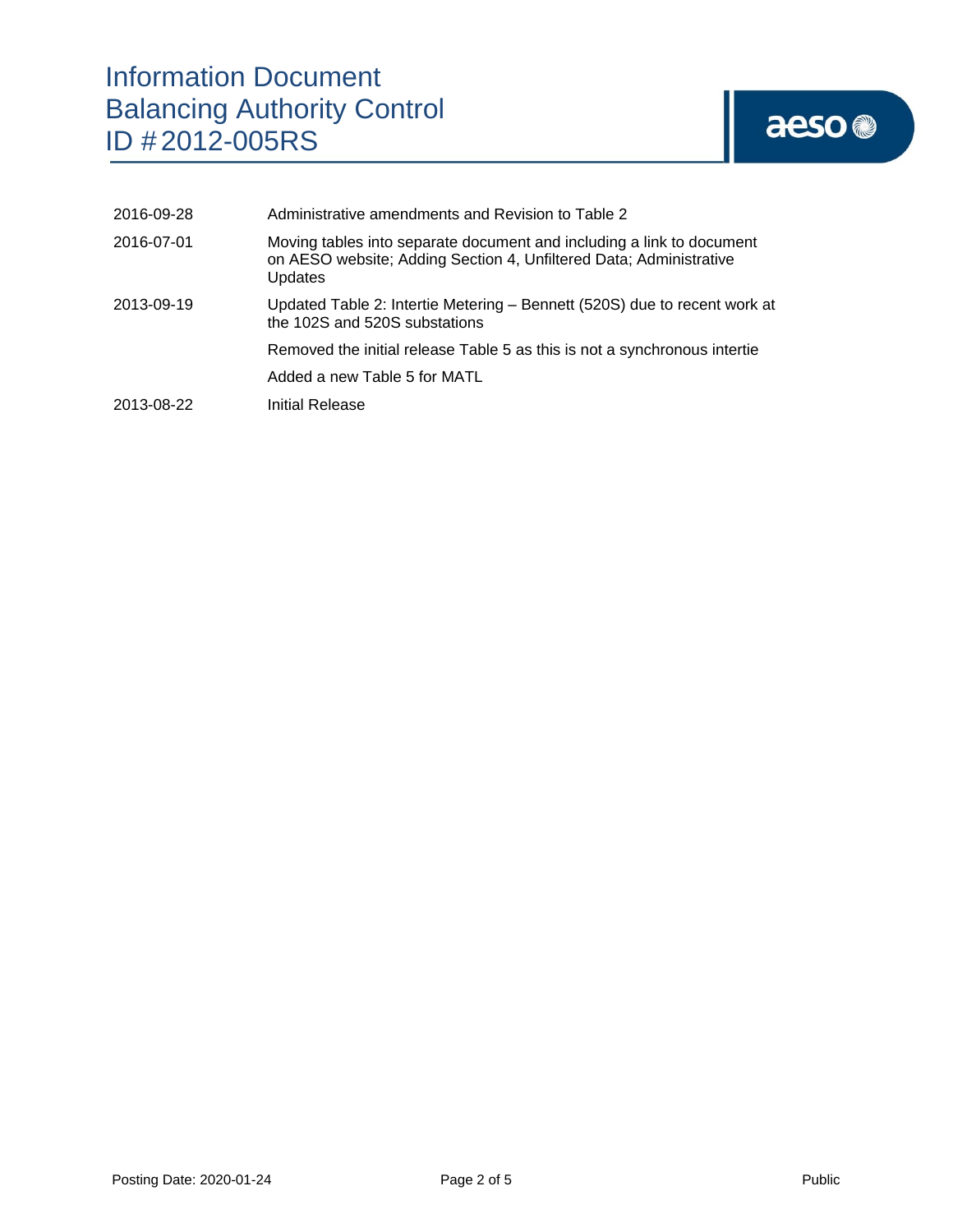#### **Appendix 1**

#### **Identified Source of Frequency Metering Data and Intertie Metering Data**

For the purposes of Section 3 *Requirements*, of Alberta reliability standard BAL-005-AB-1, *Balancing Authority Control* ("BAL-005"), the source of the frequency metering data and the intertie (interconnection, pseudo-tie, dynamic schedule) metering data that is collected by the AESO, is identified below.

#### **Frequency Metering Table**

The table listed below includes the identified source of the frequency metering data as identified in the Requirements section of BAL-005, and relate specifically to requirement R3.

#### **Table 1: Frequency Sources**

| Data<br><b>Source</b>           | <b>Measurement</b><br>Location                        | <b>ICCP Name</b>                   |
|---------------------------------|-------------------------------------------------------|------------------------------------|
| <b>AESO</b><br>GPS1             | SCC - AESO<br><b>System Control</b><br>Centre         | N/A - directly sourced through EMS |
| <b>AESO</b><br>GPS <sub>2</sub> | <b>BUCC - AESO</b><br><b>Backup Control</b><br>Centre | N/A - directly sourced through EMS |
| <b>AESO</b><br>GPS3             | SCC - AESO<br><b>System Control</b><br>Centre         | N/A - directly sourced through EMS |
| <b>AESO</b><br>GPS4             | <b>BUCC - AESO</b><br><b>Backup Control</b><br>Centre | N/A - directly sourced through EMS |
| AltaLink                        | ACC - AltaLink<br><b>Control Centre</b>               | W106ALAIES_ND_ALTALINK_FREQ_HZ     |

#### **Intertie Metering Tables for Interconnections**

The tables listed below include the identified source of the intertie metering data as identified in the Applicability section of BAL-005, and relate specifically to requirements R1 through R7.

| <b>Measurement</b> | Data Source | <b>ICCP Name</b>                |
|--------------------|-------------|---------------------------------|
|                    | Altalink    | W106AL520S LN 1201L 10A P       |
| МW                 | <b>BCHA</b> | W030 BNS 5L94 MW                |
|                    | AltaLink    | W106AL520S LN 1201L 10A BCKUP P |
|                    | <b>BCHA</b> | W030_TAU_BNS_MW                 |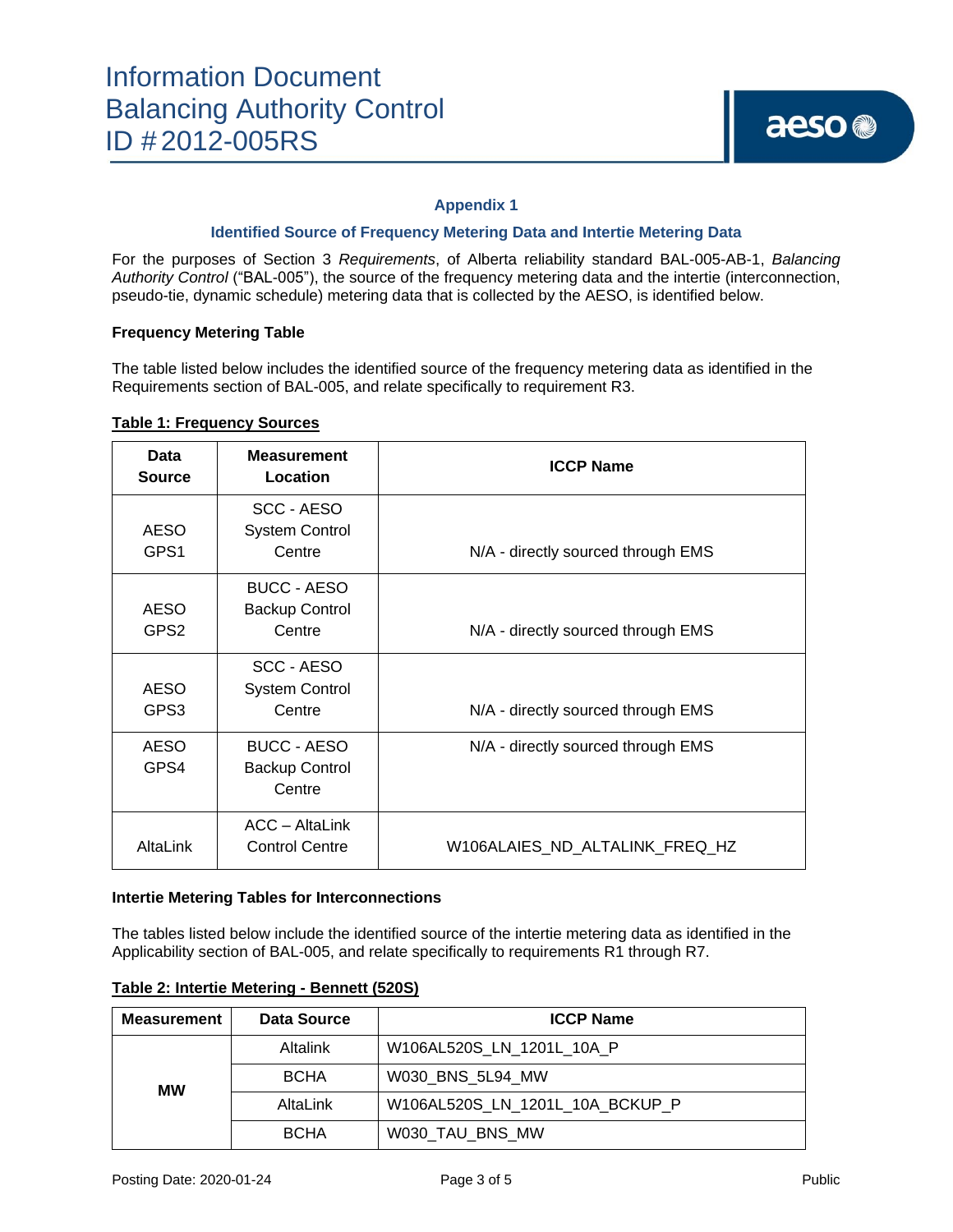| MWh | AltaLink    | W106AL520S_TYLN_1201L_10A_AC_PHI |
|-----|-------------|----------------------------------|
|     | AltaLink    | W106AL520S_TYLN_1201L_10A_AC_PHO |
|     | AltaLink    | W106AL520S TYLN 1201L 10B AC PHI |
|     | AltaLink    | W106AL520S TYLN 1201L 10B AC PHO |
|     | <b>BCHA</b> | W030 BNS 5L94 MWH IN             |
|     | <b>BCHA</b> | W030 BNS 5L94 MWH OUT            |

#### **Table 3: Intertie 887L Metering – Pocatererra (48S)**

| <b>Measurement</b> | Data Source | <b>ICCP Name</b>           |
|--------------------|-------------|----------------------------|
| <b>MW</b>          | AltaLink    | W106AL48S LN 887L 01 P     |
|                    | <b>BCHA</b> | W030_POC_1L274_MW          |
|                    | AltaLink    | W106AL48S_LN_BACKUP_P      |
| <b>MWh</b>         | AltaLink    | W106AL48S TYLN 887L 10 PHI |
|                    | AltaLink    | W106AL48S TYLN 887L 10 PHO |
|                    | <b>BCHA</b> | W030 POC MWHR IN           |
|                    | <b>BCHA</b> | W030 POC MWHR OUT          |
|                    | <b>BCHA</b> | W030 POC TAU MWHR          |

### **Table 4: Intertie 786L Metering – Natal / Coleman (799S)**

| <b>Measurement</b> | Data Source | <b>ICCP Name</b>          |
|--------------------|-------------|---------------------------|
|                    | AltaLink    | W106ALBC_NT_LN_786L_1_P   |
| <b>MW</b>          | <b>BCHA</b> | W030_TAU_NTL_MW           |
|                    | AltaLink    | W106ALBC NT LN BACKUP P   |
|                    | <b>BCHA</b> | W030 NTL TAU MW           |
| <b>MWh</b>         | AltaLink    | W106ALBC NT TYLN 786L PHI |
|                    | AltaLink    | W106ALBC NT TYLN 786L PHO |
|                    | <b>BCHA</b> | W030 NTL 1L275 MWHR IN    |
|                    | <b>BCHA</b> | W030 NTL 1L275 MWHR OUT   |

## **Table 5: Intertie Metering – Picture Butte (120S)**

| <b>Measurement</b> | Data Source | <b>ICCP Name/RTU Point</b>                        |
|--------------------|-------------|---------------------------------------------------|
|                    | Enbridge    | 120s Ln_941l_1 Mw (Card 1/RTU Point 13)           |
| <b>MW</b>          | <b>NWMT</b> | W106NWHAY LAKE LN 941L 1 P                        |
|                    | Enbridge    | 120s Ln_Backup_1_unc Mw (RTU Card 1/RTU Point 10) |